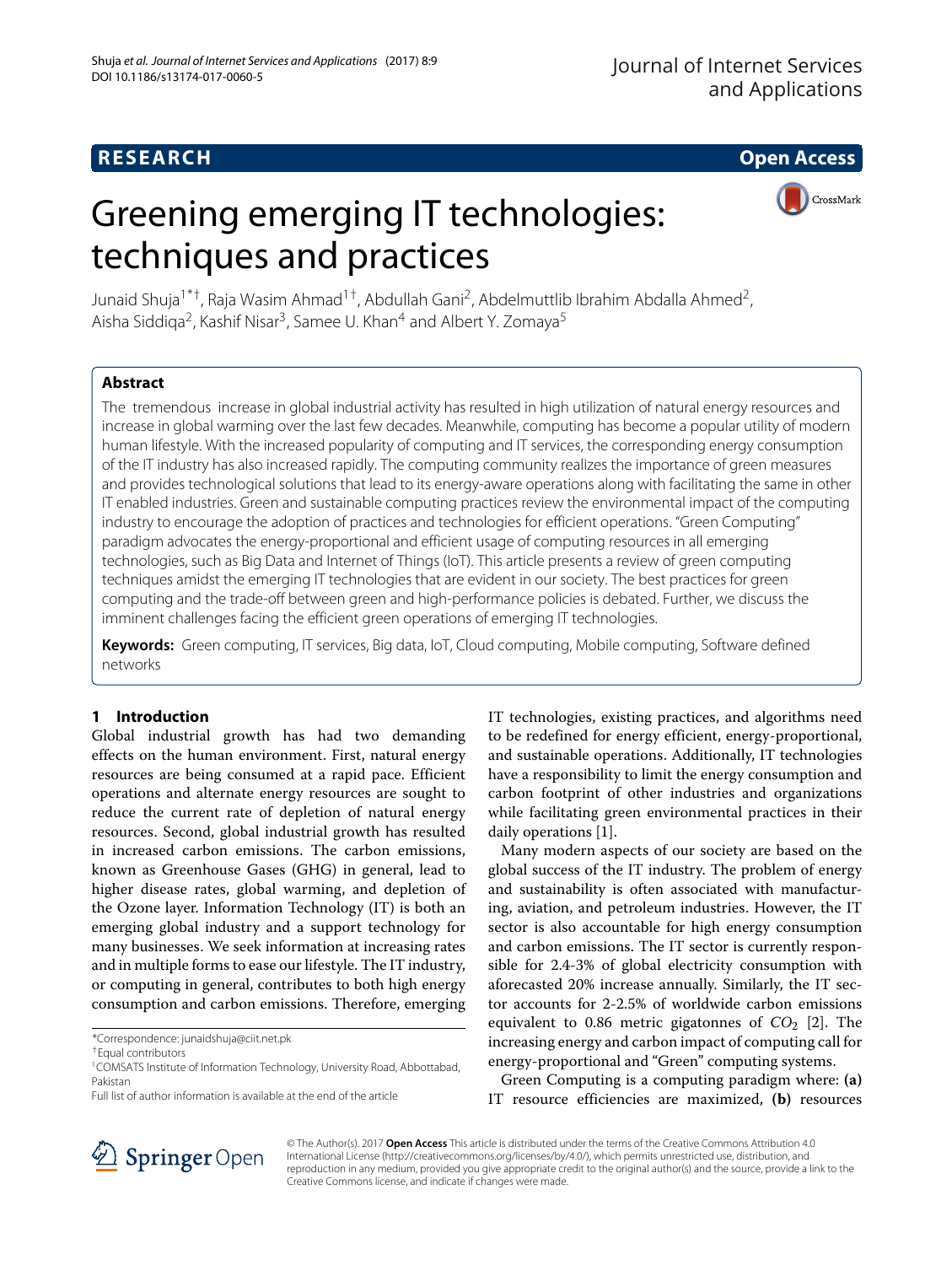(in particular, energy) are re-used whenever possible, **(c)** sustainable products and manufacturing practices are adopted, and **(d)** green initiatives in other industries are supported through monitoring and management tools [\[3\]](#page-9-2). Resource efficiency has dual context for performance and energy. Multiple resources and their alternative backups are utilized for efficient high-performance computing. In contrast, energy efficiency practices involve reduction of resources and energy proportional computing. Energy reuse in computing systems derives from the cyber-physical interactions of IT resources and cooling of large-scale IT centers [\[1\]](#page-9-0). Similarly, sustainability in computing is achieved by utilization of renewable energy resources while limiting the carbon footprint of IT operations. Manufacturing practices that increase re-use of off-the-shelf computing components and limit the e-waste also contribute to sustainability efforts. Other than self-conscious approaches to green computing, the IT technologies are utilized as a platform to promote the greening and sustainability efforts of other industries through environmental monitoring and social awareness [\[4\]](#page-9-3).

In recent years, multiple IT technologies have integrated into people's lifestyles seamlessly while facilitating day-to-day tasks, such as social communications, healthcare monitoring, and environmental management [\[5\]](#page-9-4). We present the "Green Computing" paradigm in this article from the perspective of emerging IT technologies and their green initiatives. We select **(a)** cloud computing, **(b)** mobile computing, **(c)** Internet of Things (IoT), **(d)** big data analytics, and **(d)** software-based networks as emerging IT technologies. This article is different from previous efforts on summarizing the green technologies in segregated IT technologies. The contributions of this article are **(a)** we provide a survey on green algorithms, circuits, architectures, and practices in emerging IT technologies of this decade, **(b)** we highlight the key requirements and practices for the greening of emerging IT technologies, and **(c)** we emphasize future research trends in the field of green computing.

Multiple computing technologies have emerged over the last decade as enablers of scientific, industrial, and social businesses. To select the emerging IT technologies for a discussion on green computing, we set metrics on popularity, social integration, and future application in smart environments [\[6\]](#page-9-5). We chose cloud computing, mobile computing, IoT, big data analytics, and software-based networks as the emerging IT technologies based on the aforementioned metrics. The integration and high correlation of these technologies create opportunities that assist various organizations in performing their duties efficiently. For instance, due to high integration of the technologies, law enforcement agencies were able to detect the bomber behind the Boston marathon bombing in four days. During the investigation, the FBI utilized

cloud computing resources to process the large amount of data collected through edge-based devices (smartphones, cameras, and sensors) [\[7\]](#page-9-6). International Data Corporation (IDC) annual reports also point to the increasing revenue and usage of cloud computing, mobile computing, IoT, big data analytics and software-based networks technologies [\[8,](#page-9-7) [9\]](#page-9-8).

The rest of the article is structured as follows. Sections [2,](#page-1-0) [3,](#page-2-0) [4,](#page-4-0) [5,](#page-5-0) and [6](#page-6-0) discuss the greening of cloud computing, mobile computing, IoT, Big data analytics, and software-based networks respectively. In Section [7,](#page-7-0) research issues and challenges to the green computing paradigm and emerging IT technologies are listed. We provide concluding remarks in Section [8.](#page-8-0)

# <span id="page-1-0"></span>**2 Green cloud computing**

Cloud computing has established itself as an enabling technology for multiple IT services. The increase in the number of cloud-based IT services and applications demands establishment of data centers that house thousands of web servers, storage, and network devices. Cloud data centers (CDC) provide a range of services from highperformance computing to large-scale data analytics to end users. The massive scale of cloud data centers that are setup at multiple geographical locations to facilitate distributed users means that they contribute 25% to the total IT electricity share [\[10\]](#page-9-9). Moreover, IT services are shifting from single server operations to rack-mounted blade servers. The rack-mounted server designs result in higher electronic densities, higher energy consumption, and heat dissipation [\[11\]](#page-9-10). As a result, both direct energy and indirect cooling energy demands rise in cloud data centers. The techniques to "green" cloud data center operations can be broadly classified into three categories: **(a)** resource management with virtualization, **(b)** sustainability with renewable energy and waste heat utilization, **(c)** and resource scheduling with state-of-the-art evolutionary algorithms [\[12\]](#page-9-11).

Cloud data center resources are managed by a virtualization layer that resides over the physical resources. The virtualization layer abstracts the hardware layer interfaces to provide a higher level interface for users and applications. The virtualization layer helps in management and consolidation of cloud data center resources through multiple backup techniques, such as resource migration and snapshot [\[13\]](#page-9-12). The primary objective of virtualization in cloud data centers is to provide scalable and faulttolerant operations. Increasingly, virtualization is being used for resource consolidation and energy efficiency. A virtual resource residing on a 40% utilized server can be migrated to another 40% utilized server while the former is operated in low-power idle mode [\[10\]](#page-9-9). The virtual machine (VM) migration is exploited in both inter and intra-data center configurations while providing energy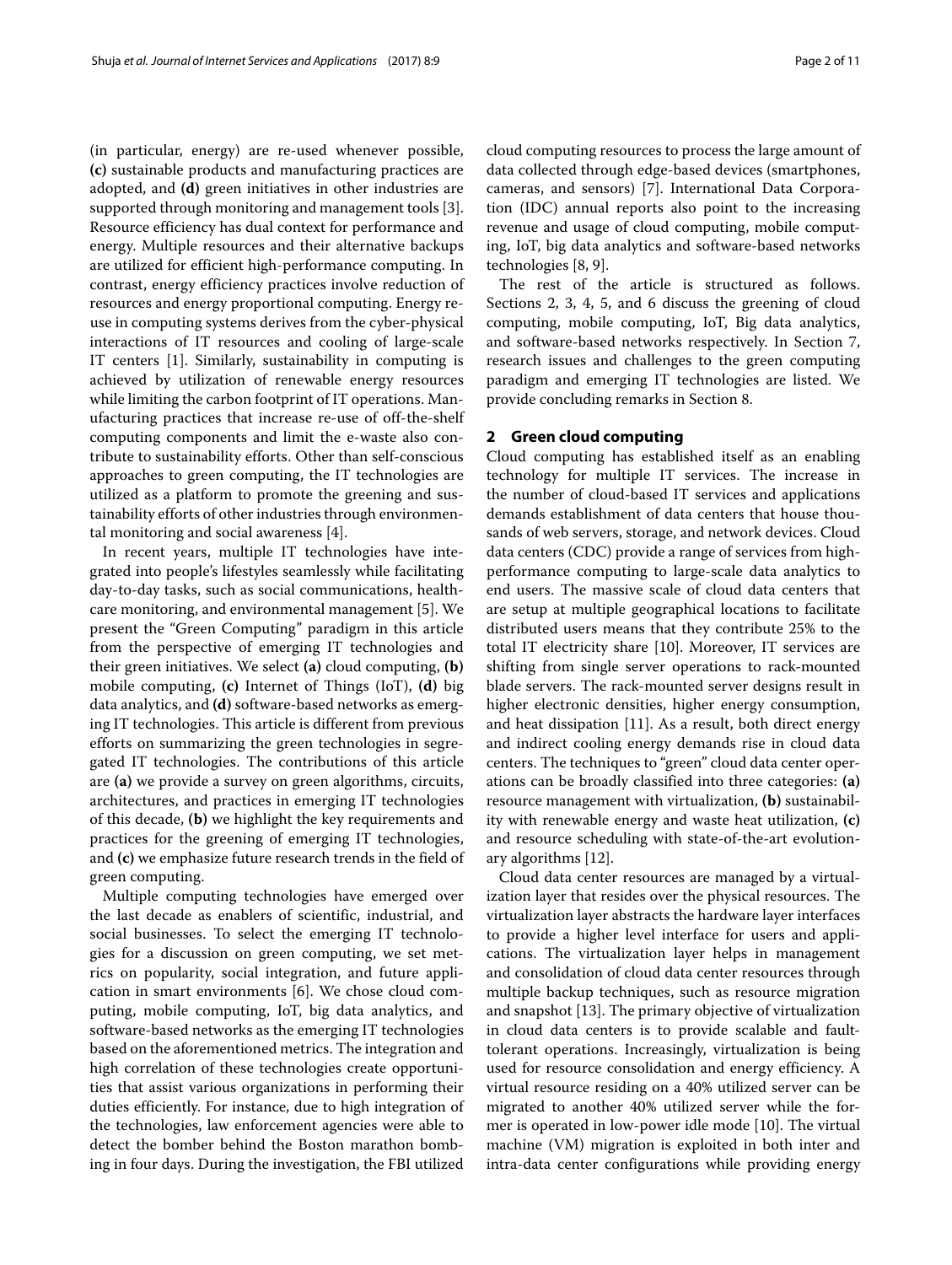efficient operations. However, the network cost resulting from the VM migration needs to be addressed for joint network and server resource optimization [\[14\]](#page-9-13). The intra-data center VM migration network cost is reduced by placing related and "talkative" VMs in optimal server proximity so that their communications are limited to a part of the network [\[15\]](#page-9-14). Similarly, the inter-data center VM migration cost is reduced by data deduplication and compression techniques over long-haul networks [\[16\]](#page-9-15).

The green computing initiative also embodies sustainability in operations. Cloud data centers operating on renewable energy resources lead to zero GHG emissions. Renewable energy from sources such as the sun and the wind can be generated from on-site installations or purchased from off-site corporations [\[4\]](#page-9-3). The main drawbacks of renewable energy based cloud data center operations are the associated cost and unpredictable supply of the renewable resource. It is estimated that with the advances in storage capacities, the cost/Watt of renewable energy will halve in the next decade [\[17\]](#page-9-16). Moreover, to address the unpredictability of renewable energy resources, techniques such as dynamic power-workload balancing and server power capping are exploited [\[1\]](#page-9-0). The integration of renewable energy resources to cloud data center power designs requires utilization of hybrid power supplies and Autonomic Transfer Switches (ATS). The ATS shift power between grid and renewable energy resources to match the dynamic data center workload with the power generation [\[18\]](#page-9-17).

The re-use of resources is a major goal of the green computing paradigm. Modern modular data centers with blade servers of higher electronic densities are leading to increased cooling requirements. It is estimated that 40% of data center electricity is used in cooling the servers while keeping their temperatures in operational range [\[19\]](#page-9-18). The waste heat generated by data centers can be utilized or re-used in various waste heat recovery scenarios. Firstly, cloud data centers provide ample opportunity for waste heat re-use in the cooling process. The heat recovered from servers is captured in the vaporabsorption based cooling systems where reversible heat pumps transfer thermal energy to cooler space. Secondly, in cooler places, data centers can be co-located with residential buildings for district heating [\[20\]](#page-9-19). Thirdly, modular data center designs can be migrated to cooler areas to reduce the cooling requirements while directly utilizing ambient air in the cooling process [\[1\]](#page-9-0). The major concern with energy re-use in CDCs is the low quality of heat generated that is applicable to few heat recovery processes [\[11\]](#page-9-10).

The basic objective of cloud data centers is to provide IT services at an optimal pay-as-you-go model. In most software-based green cloud computing solutions, the network, processor, storage devices, and user tasks are

modeled as graph and tree-based structures. The resultant optimization model of the cloud services generally focuses on the task makespan and cost minimization while determining which task is allocated to which resource [\[21\]](#page-9-20). Recently, with a shift in focus on the energy consumption, the energy costs have been included in the optimization models. However, the task makespan and energy minimization requirements often conflict. The task makespan minimization requires exploitation of multiple resources that leads to higher energy costs. The multi-objective modeling of the task allocation problem in cloud data centers with thousands of resources and applications leads to great complexity in solution finding [\[22\]](#page-9-21). Evolutionary algorithms are employed to swiftly find near-optimal solutions for the multi-objective energy efficient resource scheduling problems in cloud data centers [\[3\]](#page-9-2). Interested readers can refer to comprehensive surveys on the greening of cloud computing [\[1,](#page-9-0) [21\]](#page-9-20). Figure [1](#page-2-1) illustrates the options for greening cloud computing systems.

# <span id="page-2-0"></span>**3 Green mobile computing**

Smartphones of recent generations are equipped with high storage capacity and the computational power to perform resource-intensive tasks. The preference of smartphone users has lessened the dependency on desktop servers to perform computing tasks. As a result, the resource requirements of the smartphone applications have also increased [\[23\]](#page-9-22). Emerging media-rich smartphone applications frequently trigger sensors, such as GPS, accelerometer, and wireless radios to provide context-aware services. As a result, the computation, communication, and energy cost of smartphones significantly increase. To handle the energy-performance trade-off, energy-efficient system designs are necessary to meet the requirements of modern smartphone devices. Moreover, energy estimation techniques help to propose the energy-efficient design of smartphone applications and

<span id="page-2-1"></span>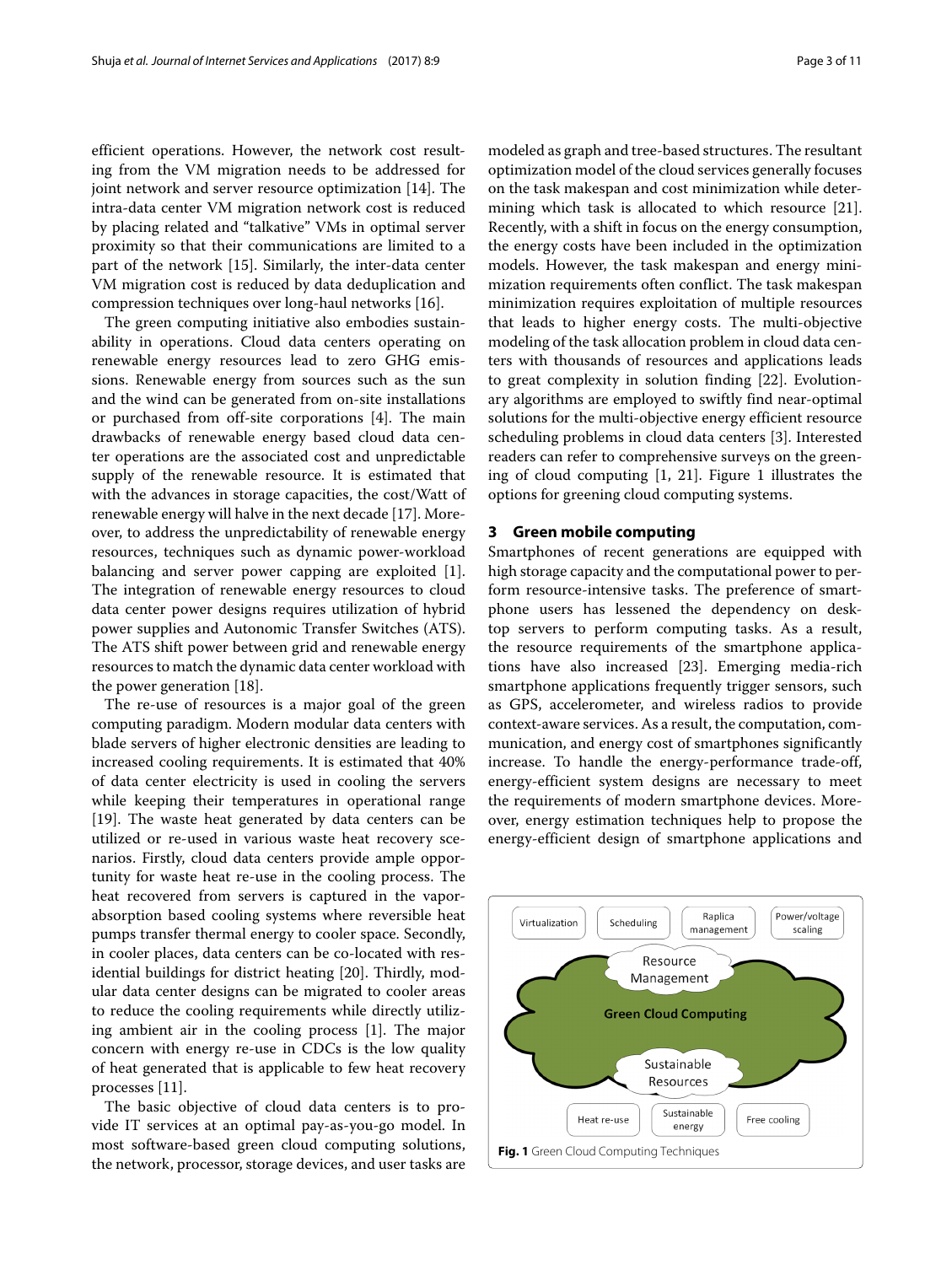system components. Energy estimation helps to identify the rogue applications within a smartphone [\[24\]](#page-9-23).

Effective management of the hardware components of a smartphone device significantly improves the total energy budget. The architectural design of hardware modules within the smartphone is based on Complementary Metal–Oxide–Semiconductor (CMOS). The total power consumption of CMOS based circuits (e.g. CPU, static RAM, and GPU) consists of static and dynamic power. The static power of a circuit varies from device to device depending on the insulation capabilities of transistors and represents the power consumption when the transistor is not in the switching state [\[25\]](#page-9-24). Dynamic power represents the power consumption when a device changes logic state from on to off or vice versa. Power gating embeds a high voltage threshold transistor between actual ground and circuit ground of a device to switch off the transistor during its sleep hours to reduce leakage power. For the CPU module, dynamic frequency scaling (DFS) enables dynamic adjustment of power consumption for greening the smartphones at the cost of throughput [\[26\]](#page-9-25). The tail power represents the state of a smartphone component that remains in high power state although it has already finished its required task. The tail power state of smartphone components such as Wi-Fi, 3G, GPS, and SD-CARD, depletes battery charge quickly. Software tools, such as E-prof, empower smartphones to measure/estimate the device energy consumption at the component level. However, software-based solutions significantly impact the device's energy consumption due to their profiling activities [\[27\]](#page-9-26).

Software based green computing solutions such as mobile cloud computing based computational offloading, energy bug handling, and energy efficient application development significantly reduce the energy budget of the smartphone. Mobile cloud computing empowers smartphone devices to augment device lifetime by carefully offloading energy critical tasks to remote cloud servers. Computational offloading decisions consider total execution time, resource consumption, energy requirements, and privacy issues of an application before migrating a task to resource-rich cloud servers [\[28\]](#page-9-27). Energy bugs within a smartphone lead to abnormal power consumption behavior of mobile applications. Energy bugs are difficult to track, and mainly occur due to **(a)** faulty batteries, **(b)** damaged mobile battery chargers, **(c)** infected memory cards, and **(d)** damaged SIM cards. Alternatively, within an OS, changing OS configuration impacts the mobile battery power consumption rate. For instance, setting SetCPU function incorrectly for kernel overclocking results in high battery power consumption [\[29\]](#page-9-28). Similarly, infected mobile applications and frameworks also drain mobile application abnormally. For instance, a "no sleep" bug hinders a smartphone component from going into a sleep state that consequently depletes mobile battery charge. A mobile application, with no sleep bug, acquires a lock on a mobile component and does not release it for a long period of time. The ADEL framework reported energy bugs of Wi-Fi components by tracking the packet transmission rate within the mobile application using dynamic taint-tracking analysis. Handling energy bugs puts some extra burden on programmers to explicitly manipulate power control APIs for energy-efficient operations of mobile applications [\[24\]](#page-9-23).

Smartphone energy estimation provides the basis for green computing within smartphones. It provides feedback to the application developers to consider energy as a metric in addition to maintainability, complexity, and understandability. Smartphone application energy estimation schemes are broadly classified into components power model and code analysis based estimation categories. Component power model based methods use State of Charge (SOC) estimation methods to forecast the energy consumption of an application [\[24,](#page-9-23) [30\]](#page-9-29). Alternatively, the code analysis based method considers base cost energy of instructions within the source code of an application to estimate energy consumption [\[31\]](#page-9-30). SOC estimation methods include coulomb counting and voltage based methods. Coulomb counting estimates SOC by communicating to the smartphone's built-in sensors to find the accumulative current drop rate over time. However, coulomb counting produces inaccurate estimation results due to internal factors such as battery aging, the temperature within the smartphone, and charging/discharging rate. Alternatively, voltage-based SOC estimation employs fuel gauge sensors. Fuel gauge sensors are inaccurate owing to low charge update rate. Base cost energy methods assign base cost to the operations within an instruction to estimate energy consumption of an application based on static code analysis. The estimation method helps either to improve the hardware components of smartphones or software for green computing [\[31\]](#page-9-30). Figure [2](#page-4-1) highlights the hardware and software options for green mobile computing.

Inefficient code design within a smartphone application has a high impact on the total energy consumption. Within an application, resource optimal placement of classes and functions reduces the power consumption. For instance, minimizing the memory distance between two functions that frequently communicate reduces the energy consumption of target application [\[32\]](#page-9-31). Also, educating developers with energy efficient application development techniques including loop unrolling, branch optimization, dead store elimination, value numbering, code inlining, constant propagation, code motion, interprocedural analysis, and instruction scheduling, greens smartphone operations [\[33\]](#page-9-32). Extensive studies on green mobile computing are listed for detailed analysis [\[24,](#page-9-23) [34\]](#page-9-33).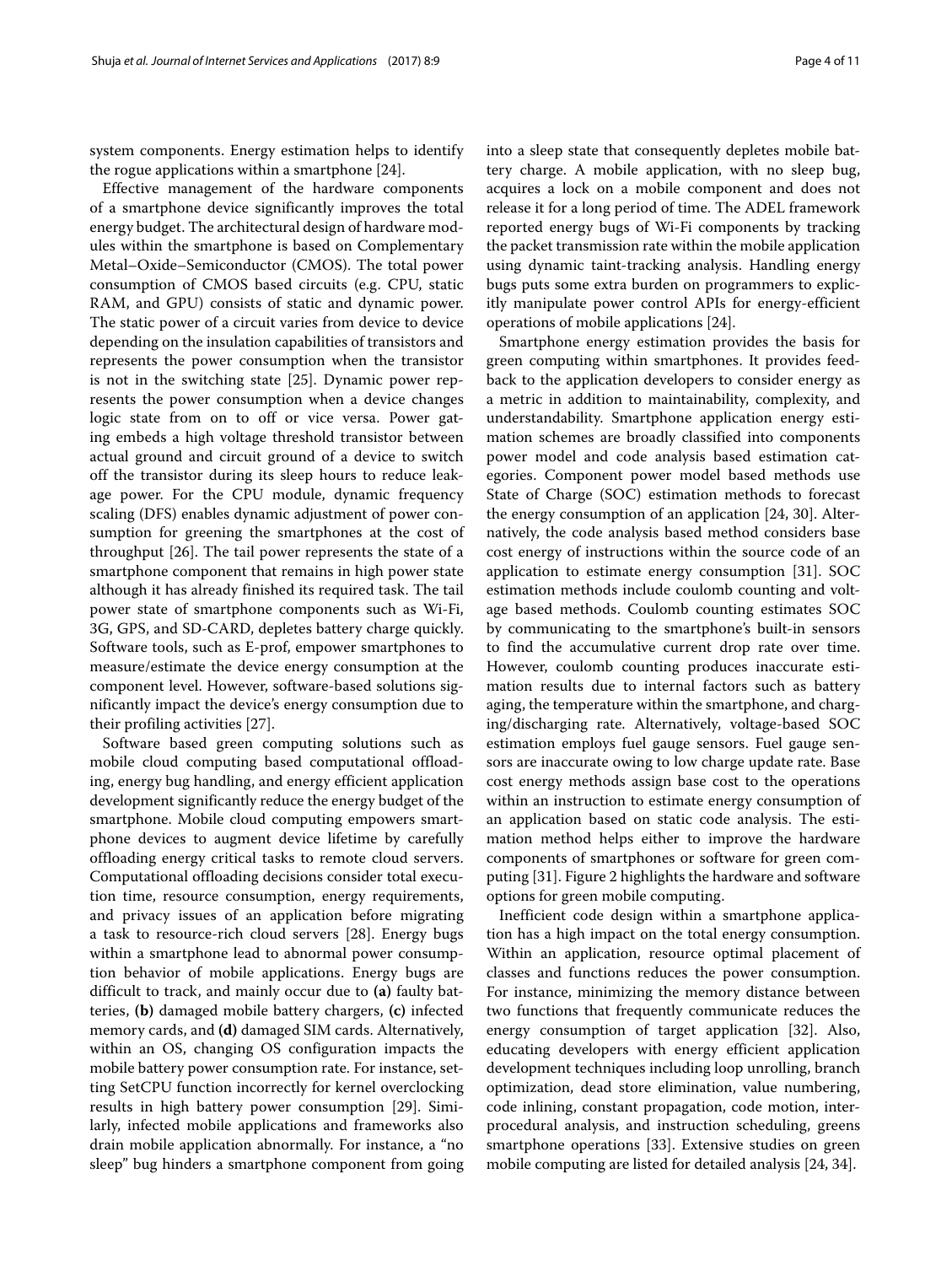

# <span id="page-4-1"></span><span id="page-4-0"></span>**4 Green internet of things**

IoT is another emerging technology that facilitates data communication among multiple electronic devices without human and computer intervention. Green IoT is a set of procedures adopted by the IoT in the form of hardware or software efficiency techniques. Green IoT aims to achieve energy efficiency through the reduction of the greenhouse effect in the current services and applications. Moreover, to reduce the impact on the environment, Green IoT focuses on the issues of green productions, green redesign, and green recycling/disposal [\[35\]](#page-9-34). Table [1](#page-4-2) highlights enabling technologies and greening strategies for IoT.

Real deployment of IoT is performed through the collaboration of enabling technologies, communication strategies, and protocols. This section mainly focuses on the most crucial communication strategies and technologies that lead towards green IoT.

**Green Radio-Frequency IDentification (GRFID)** Radio Frequency Identification (RFID) is one of the promising IoT enablers. A RFID system comprises of RFID tags and tags readers. RFID tags are in the form of microchips attached to the radio that works as a transceiver. Every RFID tag has a unique ID and can store context data regarding the entities to which they are attached. Generally, in the elementary process, the RFID

tag reader triggers information flow through transmitting a query signal. Consequently, the responses come from the nearby RFID tags. Mostly, RFID system transmission ranges are not more than a few meters. Moreover, the transmission frequencies start at 124-135 kHz up to ultra-high at 860-960 MHz. Currently, RFID tags can be found in two types: active and passive tags. The active tag uses onboard power batteries to do its functions. The passive tags depend on harvesting energy from the signal of the readers following the principle of induction [\[36\]](#page-10-0).

To obtain green RFID, two factors should be considered. Firstly, RFID tag sizes should be reduced since tags themselves are difficult to recycle. Consequently, the amount of non-degradable material should be reduced in tag manufacturing (e.g. printable RFID tags, paper-based RFID tags, and biodegradable RFID tags). Secondly, using communication algorithms and protocols that support energy efficiency can lead to Green IoT. Green communication protocols provide energy efficiency through dynamic adjustment of the level of transmission power, optimization of tag estimation, and avoiding of tag collision and overhearing [\[37\]](#page-10-1).

**Green Wireless Sensor Network (GWSN)** A Wireless Sensor Network (WSN) comprise of numerous sensor nodes that have resource-constraints, such as limited computing capability, storage capacity, and power. Commonly, the sensor nodes are connected to a powerful base station called sink. Usually, sensor nodes are equipped with multiple on-board sensors to read the surroundings circumstances, such as humidity, temperature, acceleration, etc. Commercial WSN solutions are based on the IEEE 802.15.4 standard [\[38\]](#page-10-2). Techniques such as **(a)** sleep mode activation during sensor idle time, **(b)** wireless charging mechanisms that harvest environmental mechanisms, **(c)** radio optimization, and **(d)** energy efficient routing and data collection are utilized for GWSN [\[39\]](#page-10-3).

WSN aggregate sensed data into a sink from cluster heads through event-detection and continuous monitoring. Cluster heads receive and send aggregated data continuously, which leads to faster energy depletion around the sink [\[40\]](#page-10-4). There are two strategies for optimizing energy usage in WSN, namely, periodic reporting instead

**Table 1** IoT Enabling technologies and their greening strategies

<span id="page-4-2"></span>

| <b>IoT</b> Enabler    | Type            | Communication<br>Paradigm | Data transfer | Power<br>source    | Life-time     | Greening strategies                                          |
|-----------------------|-----------------|---------------------------|---------------|--------------------|---------------|--------------------------------------------------------------|
| <b>RFID</b>           | Active tags     | Two ways                  | Low           | Battery            | $\leq$ 5      | Energy-efficient algorithms and protocols                    |
|                       | Passive tags    | One way                   | Very low      | Harvested $\infty$ |               |                                                              |
| Sensing network       | Smart object    | Central                   | Low           | Battery            | $\leq$ 5      | Sleep wake-up, data reduction mechanisms                     |
|                       | Mobile sensing  | P <sub>2</sub> P          | High          | Battery            | $\leq$ 2      |                                                              |
| Internet technologies | Cloud           | Client/Server             | Very low      | Grid               | $\leq 10$ yrs | Turn off unrequired facilities, Minimize data<br>path length |
|                       | Future internet | Distributed               | Very low      | Grid               | $\infty$      |                                                              |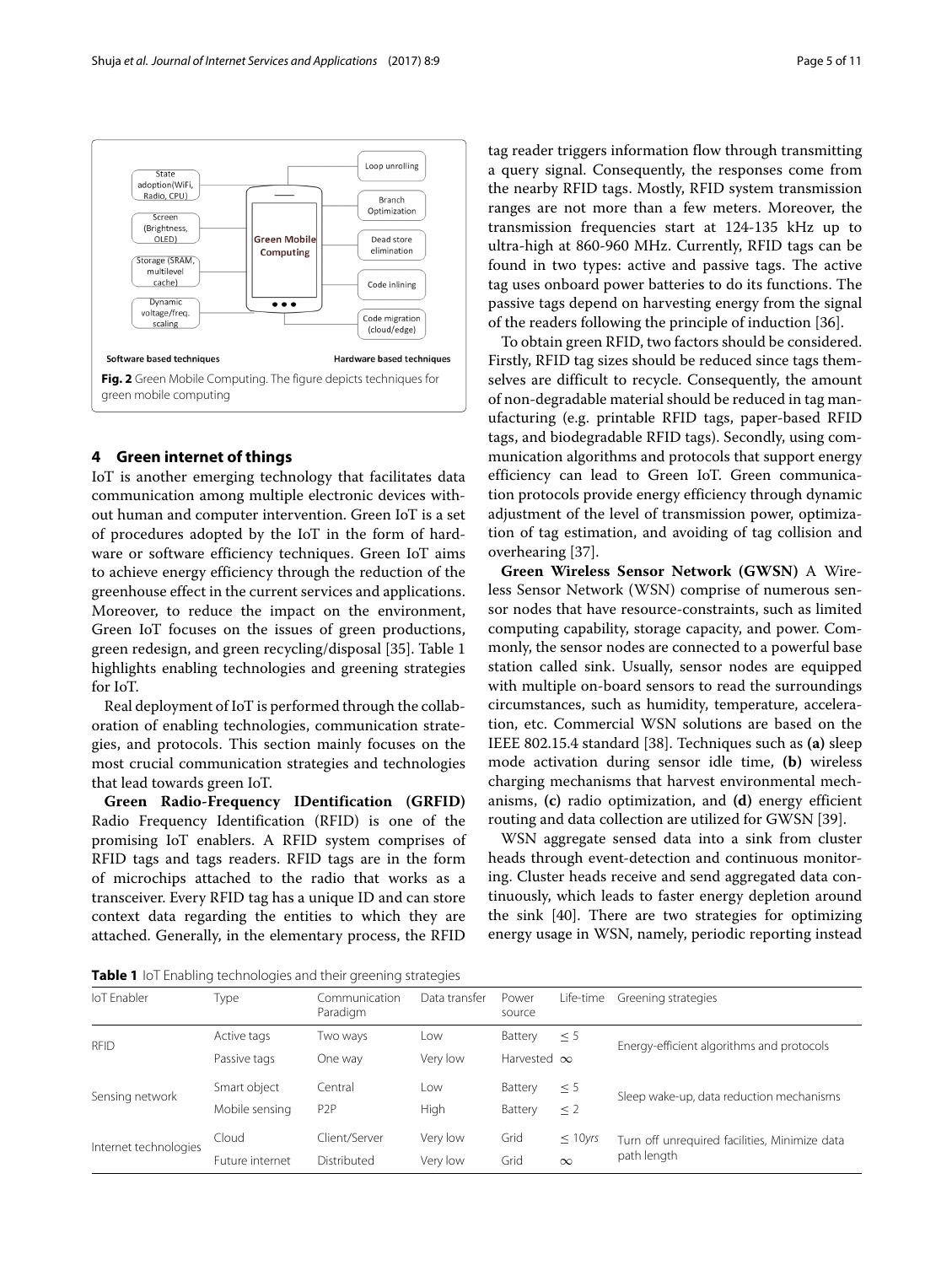of continuous monitoring and timestamp-less synchronization. In a periodic reporting strategy, time periods of data reporting are set by the sensor owner to avoid energy spikes that are raised in event-driven reporting. In timestamp-less synchronization, the broadcast control messages to sensors for synchronization are not put to practice. The participating sensor pairs performs REQUEST/RESPONSE until the achievement of synchronization process [\[41\]](#page-10-5).

**Green M2M communication(GM2MC)** Machine-tomachine (M2M) communication is one of the popular paradigms in IoT. There are two communication domains in IoT: M2M and networks. In an M2M domain, multiple nodes are deployed to intelligently monitor and gather data. In the network domain, wireless/wired networks carry the gathered data to the desired base station (BS). The BS supports different M2M applications through the network. The challenge is that the massive nodes involved in M2M interactions consume a lot of energy. The techniques that can be utilized to improve energy-efficiency of M2M communications are: **(a)** intelligently adjusting the transmission power to the necessary level, **(b)** developing energy-efficient routing protocols, **(c)** scheduling the activity in the machine domain, and **(d)** using energyharvesting techniques [\[42\]](#page-10-6). Zhu et al. [\[39\]](#page-10-3) provide exhaustive reading on Green IoT technologies.

#### <span id="page-5-0"></span>**5 Green big data analytics**

Big data introduces the era of data with new challenges such as petabyte scale structured and unstructured data sets which are growing at an exponential rate and have heterogeneous formats. Fast data retrieval and accuracy of search from a pool of big data are the main challenges to maximize value for decision making in big data analytics [\[43\]](#page-10-7). Traditional data management systems lack the capability to handle big data storage and analytics requirements and thus NoSQL technology is contributing to provide suitable solutions for timely data retrieval and efficient data processing. The process of greening is crucial for big data as analytics on tremendous size of data sets requires high computing power, scalable and efficient storage space, high availability of main memory, and fast communication media on always-on local physical or enterprise cloud servers [\[44\]](#page-10-8). Consequently, green big data analytics requires efficiency in resource utilization, energy consumption, and infrastructure scalability.

Big data analytics procedures may contribute to preserving the usage of processing and storage resources, scalability of systems, and improved productivity. Big data analytics requirements such as high availability, reliability, and consistency are significant in the development of technological infrastructures. However, energy preserving and resource optimization are the green computing aspects of analytics which have not being reported in the

literature frequently. Cloud computing is revealed as a big data analytics technology which offers resource outsourcing in order to avoid physical occupation and thus multiple users with varying analytics requirements can utilize remotely accessible resources. The advancement in cloud computing for big data analytics is expected to lead to low dependency on the usage of personal computers in the new era of computing. Along with resource preservation, cloud computing also offers lower energy consumption for executing high computational procedures on big data [\[45\]](#page-10-9). Cloud computing has great importance as being a highly available platform for big data analytics which allows minimization in resource utilization and energy consumption [\[46\]](#page-10-10).

There is a visible advancement in today's technology towards green big data analytics. For instance, Green-Plum [\[47\]](#page-10-11) and GreenHadoop [\[48\]](#page-10-12) are proposed in big data analytics for green computing. GreenPlum is an open source data warehouse, licensed under Apache Inc., which offers fast analytics on petabyte-scale data with efficient query processing via parallel processing and optimization. Cost-based query optimization introduced by GreenPlum ensures high analytics on large volume data sets with usage efficiency. GreenHadoop, on the other hand, brings the idea of renewable energy sources in order to balance the supply and demand of energy sources associated with big data analytics. The GreenHadoop framework uses a photovoltaic solar array and electrical grid energy resources. The GreenHadoop framework for green analytics achieves maximized energy consumption by estimating available solar energy and scheduling MapReduce jobs accordingly. GreenPlum provides support to both batch and interactive modes of processing. However, Green-Hadoop achieves real-time energy estimates based on prior data center workload.

Figure [3](#page-6-1) shows a green big data analytics process where storage and processing resources reside on clouds and can be requested on demand. Cloud computing technology provides the basis for green big data analytics as the optimum resource utilization with reduced energy consumption. Currently, major big data sources and consumers are social networks, healthcare, industries, commerce, and business enterprises. Data from these sources and consumers is extensively scalable and brings critical analytics requirements for timely decision making. This big data storage and processing load are efficiently handled by data centers and processors residing on the cloud which ensures green analytics. According to a study [\[49\]](#page-10-13), it is estimated that cloud computing will be able to achieve 38% reduction in energy usage by 2020. The concept of recycling is stated in [\[50\]](#page-10-14) which suggests that renewable energy technology will be a preferable choice of investment in finding energy resources by 2040. Renewable energy technology is emerging with reduced adaptation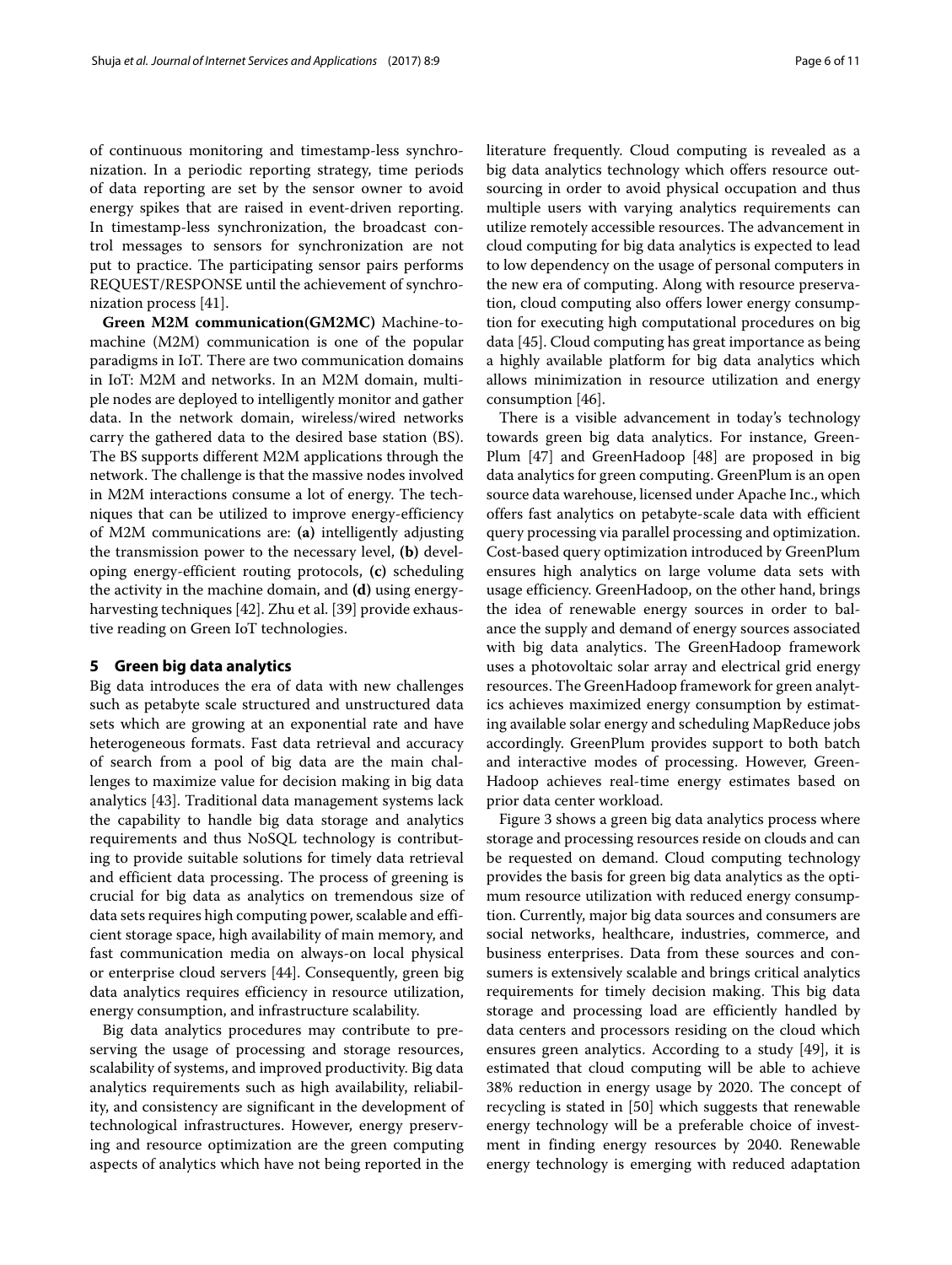

<span id="page-6-1"></span>cost, efficient green housing, and increased renewability demands which aim to achieve reduced carbon discharge, lower and stable energy costs, and access to reliable energy sources. 64% of the IT industry are meeting their targets of energy saving by using renewable energy technology [\[51\]](#page-10-15).

Green big data analytics is significant in optimizing energy consumption and re-usability of available sources to meet extensive analytics requirements of big data. Green computing is analogous to green chemistry and allows usage minimization for enormous computing and storage resources required by big data. Green computing aligns the big data analytics technologies with the concept of sustainability i.e. reduction, reusability, and recycling. Researchers [\[51\]](#page-10-15) suggest that the technology industry seems more concerned about analytics efficiency than environmental sustainability and computational complexity. However, implementation of green analytics on big data surely results in reduced memory usage and computational cost. Interested readers can refer to an extensive future perspective on green big data analytics [\[52,](#page-10-16) [53\]](#page-10-17).

# <span id="page-6-0"></span>**6 Green networking**

Networks are the basic component and enabler of the innovations that have occurred in human society in the past few decades. As more industries and business have integrated IT technologies and services, the networks have grown into complex structures connecting billions of devices worldwide. As a result, network devices consume a large amount of energy constituting approximately 10% of the aggregate IT energy consumption [\[54\]](#page-10-18). The basic techniques applied for energy efficient networks are: **(a)** energy efficient protocols for routing, medium access,

hand-off and **(b)** Adaptive Link Rate (ALR) techniques that scale link rate and utilize sleep states for energyproportional computing [\[55\]](#page-10-19).

The software and virtualization techniques have led to current advancements in the energy efficiency of networking technologies. Software Defined Networks (SDN) separate the data and control plane of network routers with the help of a central controller. SDN do not have a direct impact on the energy consumption of a network. However, the pervasive programmable interface of SDN supports energy efficient network operations indirectly through resource consolidation [\[56\]](#page-10-20). A minimum energy efficient subset of network resources can be calculated through a resource optimization technique and implemented through SDN as demonstrated in [\[57\]](#page-10-21). Hence, server and network resource management techniques can be utilized in parallel with the virtualization and SDN enabling technologies. SDN can help implement green computing policies at the network level based on their programmable control plane. Similarly, security policies can be implemented with the help of SDN while eliminating the need for stand-alone security devices. Consequently, SDN-enabled network devices can also implement security functions, lowering the total operational costs and energy bill [\[58\]](#page-10-22).

Network Function Virtualization (NFV) is another technological shift in telecommunication systems. NFV decouples network forwarding and routing functions from underlying physical systems through virtualization [\[59\]](#page-10-23). Network functions, such as a firewall, can be implemented in software (virtual network function) and implemented on any of the industry standard physical servers.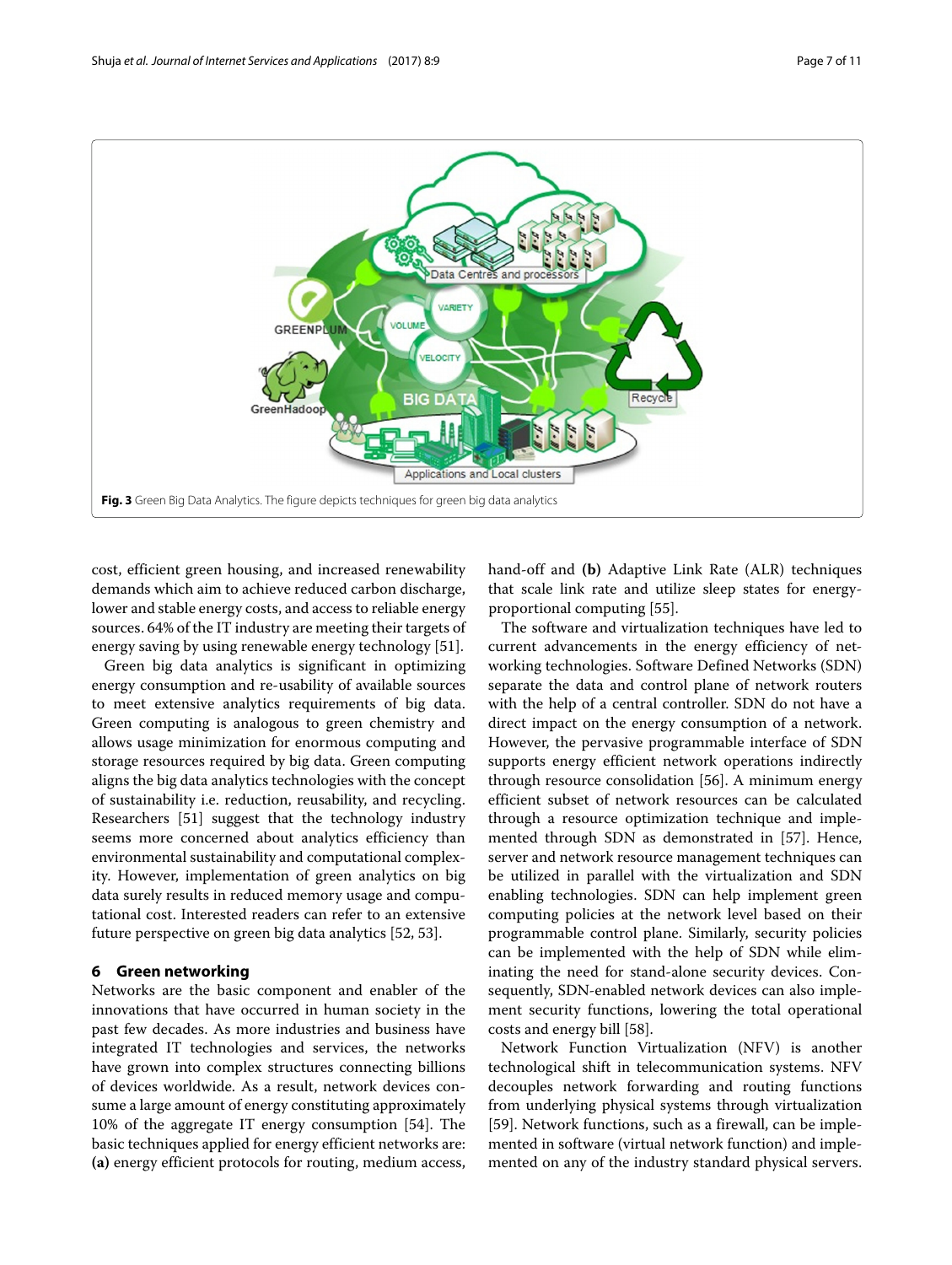Similarly, network devices can offer virtual computation services. As a result of virtualization, network and compute devices offer agile computing and forwarding functions reducing the capital and operational costs of all IT services, especially cloud computing. The decoupling of network functions from physical devices results in flexible and dynamic resource scheduling, hence, energy efficiency [\[60\]](#page-10-24). Five out of six case studies show that the NFV based networks provide energy savings compared to baseline networks. Similarly, higher performance and energy efficiency were observed as compared to commodity servers while experimenting with a virtualized Deep Packet Inspection (DPI) application [\[59\]](#page-10-23). However, a balance between network function performance and energy efficiency achieved through virtualization has to be resolved.

Both SDN and NFV technologies are in early stages of deployment. Therefore, research on the development of green computing architectures based on SDN and NFV technologies has significant future prospects in terms of integration with other IT technologies. Interested readers can refer to [\[61\]](#page-10-25) for a detailed survey on green networks.

# <span id="page-7-0"></span>**7 Practices, research challenges, and issues**

In this section, we debate the practices, research issues, and challenges to the green initiatives in emerging IT technologies in particular and computing in general.

Green computing practices emphasize the implementation of green technologies at industrial and organizational level. The cost of per unit energy will rise significantly owing to a considerable decrease in global energy resources. As a result, it has become necessary for both public and government sectors to propose and practice state-of-the-art strategies and plans for green computing [\[62\]](#page-10-26). State-of-the-art green computing practices consider implementation of energy friendly IT equipment, lightweight resource consumption protocols, and disposal of electronic waste [\[63\]](#page-10-27). Green computing practices emphasize turning off IT resources when not utilized for an extended period of time. Green computing practices also schedule IT resources in low system power and idle states. The standby execution mode is applied for saving power if the execution power state is lower than a threshold [\[64\]](#page-10-28). The management of aging IT resources is another important issue in green computing. Older hardware devices have increased power consumption and require resource replacements and disposals. Hence, the practice of recycling needs to be applied to aging IT resources. Similarly, practices limiting the utilization of paper prints should be applied at organizational level [\[4\]](#page-9-3). The research challenges to emerging IT technologies are listed in the paragraphs below.

**Green cloud computing:** Green cloud computing demands divergence from conventional computing techniques, hence, increased operational and infrastructural costs. For example, renewable energy has a higher cost than conventional grid energy. Similarly, waste heat utilization measures in data centers also demand costly thermal heat exchange materials. Incorporating green measures with cost-efficient business operations is a challenging task in cloud data centers. The efficiency of renewable energy generation and storage mediums needs to be rigorously increased in order to provide comparable business incentives. The cost of VM migrations for resource consolidation over long-haul networks is also a highly debated research issue [\[14,](#page-9-13) [65\]](#page-10-29). Moreover, government policies need to be devised that provide incentives to green cloud

computing business providers and users.

**Green mobile computing:** Mobile application energy optimization demands precise estimation accuracy for efficient battery resource usage. Empowering application developers with a fine granular energy estimation tool to estimate the energy behavior of an application at earlier development stages augments device battery lifetime. Existing energy estimation tools such as power tutor, trepn profile, and Nokia energy profiler, run the application on the smartphone to record power states of power models for smartphone components to estimate energy consumption. However, because of low accuracy of fuel gauge sensors within smartphone batteries, the estimate accuracy is limited. Also, the energy estimation time and overhead is high. To challenge the aforementioned issues, there is a need to develop an estimation tool that should offer high estimation accuracy and limited estimation overhead. One possible solution to this problem is to estimate energy consumption based on operational cost (energy and execution time) of different functions within the software. However, due to the nondeterministic nature of smartphone applications, estimation accuracy is significantly affected. Moreover, software operational cost based estimation also requires accurate estimation of code storage location. The weighted probabilistic approach is a possible solution to resolve these issues [\[24\]](#page-9-23).

**Green big data:** Estimation and calculation of energy consumption for big data analytics is challenging. High and rapid analytic demands of big data are only satisfied when an efficient estimation is available. Similarly, for GreenHadoop, it is challenging to estimate the energy and time requirements for a job based upon which scheduling decisions are made. Estimation is also significant in renewable energy technology and thus, requires extensive work from academia and industry. Continuously increasing big data volume requires scalable increment in available analytic resources and cost. However, the concept of green computing suggests sustainability of energy and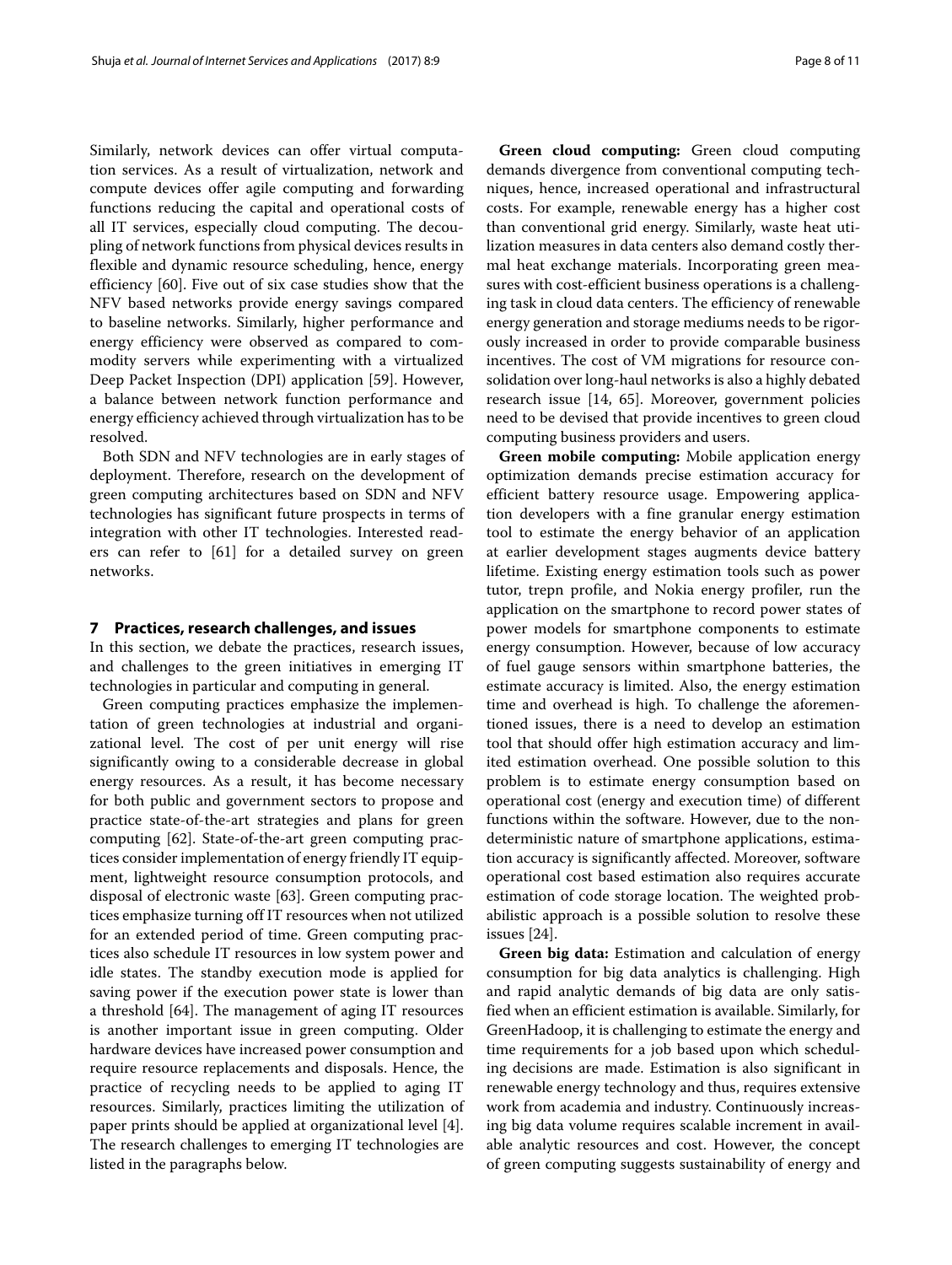processing resources. Consequently, big data analytics technology with minimized impact on the environment is highly desirable [\[43\]](#page-10-7).

**Green IoT:** To preserve Green IoT some challenges arise and need to be addressed such as Green IoT Architectures, Green Infrastructure, Green Spectrum Management, Green Communication and Green Security and Quality of Service (QoS) Provisioning [\[37\]](#page-10-1):

- Green IoT Architectures: IoT architecture is still under standardization. The committees of standardization are trying to enable communication between heterogeneous networks, containing various types of devices, across various applications. The challenge is that communication protocols and devices should also consider energy-efficiency while performing their duties as anticipated by end users.
- Green infrastructure: Providing energy-efficient infrastructure for IoT is considered an important issue towards greening. Green infrastructure can be achieved through a clean-slate redesign approach. Redeploying and adapting existing infrastructure is a complex task.
- Green Communication: Communication is one of the influential factors in greening IoTs. Energy efficient communication between IoT nodes faces several challenges, such as supporting energy-efficient communication protocols along with reliable connectivity.
- Green Security and QoS Provisioning: Implementation of reliable security and privacy algorithms puts the burden of computation on IoT devices, consequently it increases the energy consumption.

Computing architectures, circuits, protocols, and algorithms are advancing innovations on green challenges faced by IT. Similarly, the efficiencies of the energy systems have also shown reasonable growth over the last decade. The demand and popularity for computing systems, storage devices, and networks has also increased, hence, neutralizing the advances in green computing. While researchers recognize the importance of continued innovations in efficient and sustainable computing and energy systems, industrial practices lag behind in the adoption of green computing. Operational costs of computing systems can significantly decrease on adoption of green computing practices benefiting both service consumers and managers. IT enabled businesses and industries need to comprehend the advantages of green computing in terms of customer value, operational cost sustainability, and environmental sustainability. The future of green computing lies in effective endorsement of green computing practices by IT industries and IT empowered businesses.

# <span id="page-8-0"></span>**8 Conclusion**

In this article, a review of the Green Computing paradigm was presented with a focus on emerging IT technologies. Cloud computing, mobile computing, big data analytics, IoT, and software-based networks were identified as the emerging IT technologies driving the current popularity of the IT industry. The demand and social integration of IT technologies is increasing rapidly, hence, increasing the energy consumption. With a renewed focus on the global energy crisis, IT researchers and practitioners have proposed and implemented several algorithms and protocols for the green operation of the IT industry. These algorithms and protocols implement mechanisms such as idle sleep states, energy-aware decision making, and resource scheduling. However, minimizing the energy consumption of a system significantly affects its performance parameters. The energy optimization level for a device highly depends on the use case of the application. Aggressive energy minimization policies effect system durability due to frequent power off and on system routines.

An overall analysis of the state-of-the-art in green computing shows that the green algorithms and protocols are reaching a high level of maturity, and significant efficiencies are possible. In contrast, the study has demonstrated that, in the IT industry, governance is lagging significantly behind, and hence consideration of green practices is a high priority. In particular, green computing practices need to be implemented at the organizational level to complement and enforce the underlying optimization techniques and technologies proposed by researchers. The strength of green computing solutions lies in their diversity, with consideration of low-level processor, memory, and network components for system optimization alongside greedy and evolutionary heuristics. However, again, this must coincide with robust and intelligent strategies that consider the overall performance energy trade-offs in terms of multi-objective optimization. The paper highlights that further research is required to analyze the impact of energy optimization techniques on system performance parameters such as throughput, and response time. This analysis of system performance and energy will lead to more fine-tuned solutions for green computing that will be more acceptable to IT industry governors who prioritize performance parameters rather than energy.

### **Abbreviations**

ATS: Autonomic transfer switch; CDC: Cloud data center; CMOS: Complementary metal oxide semiconductor; CRT: Cathode ray tube; DFS: Dynamic frequency scaling; GHG: Green house gases; IoT: Internet of things; IT: Information technology; M2M: Machine-to-machine; QoS: Quality of service;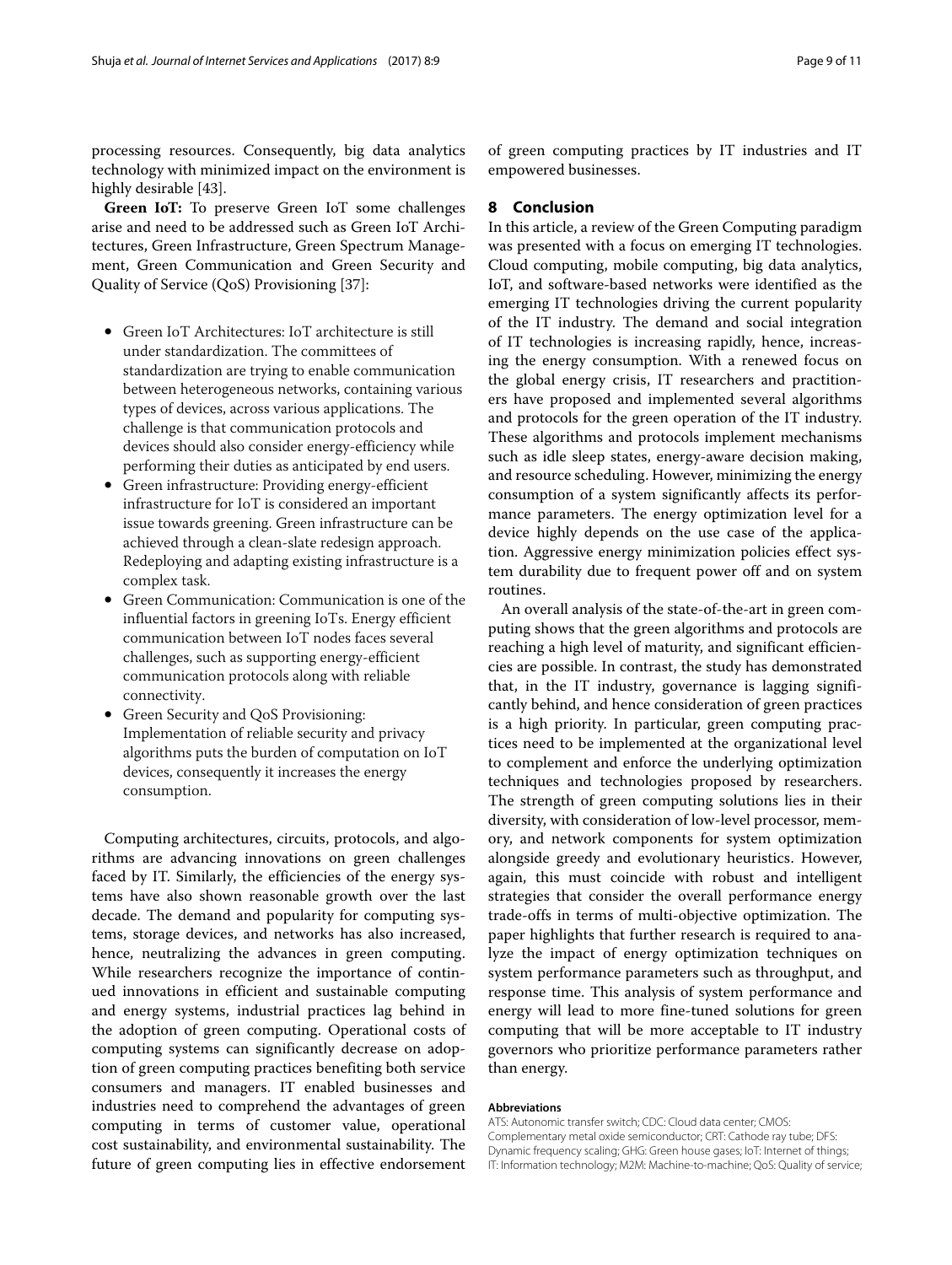RFID: Radio frequency identification; SOC: State of charge; VM: Virtual machine; WSN: Wireless sensor network

#### **Acknowledgements**

The authors thank the anonymous reviewers for helpful comments that increased the quality of the article.

#### **Funding**

This work is partially funded by the Malaysian Ministry of Education under the High Impact Research Grant of University of Malaya UM.C/625/1/HIR/MOE/FCSIT/03.

### **Authors' contributions**

JS contributed towards the sections of Introduction, Green Cloud Computing, and Conclusion. RW wrote the section Green Mobile Computing. AI wrote the section Green IoT. AS contributed towards section Green Big Data Analytics. KN contributed to Green Practices and Green Computing Requirements. AG, AZ, and SK revised the manuscript. In addition, all authors read and approved the work.

#### **Competing interests**

The authors declare that they have no competing interests.

#### **Publisher's Note**

Springer Nature remains neutral with regard to jurisdictional claims in published maps and institutional affiliations.

# **Author details**

<sup>1</sup> COMSATS Institute of Information Technology, University Road, Abbottabad, Pakistan. <sup>2</sup> Centre for Mobile Cloud Computing Research (C4MCCR), FSKTM, University Malaya, Kuala Lumpur, Malaysia. 3Faculty of Computing and Informatics, University Malaysia Sabah, Kota Kinabalu, Malaysia. 4Department of Electrical and Computer Engineering, North Dakota State University, Fargo, ND 58108-6050, Fargo, USA. <sup>5</sup> School of Information Technologies, University of Sydney, Sydney, Australia.

# Received: 31 January 2017 Accepted: 28 June 2017 Published online: 18 July 2017

#### **References**

- <span id="page-9-0"></span>1. Shuja J, Gani A, Shamshirband S, Ahmad RW, Bilal K. Sustainable cloud data centers: A survey of enabling techniques and technologies. Renew Sust Energ Rev. 2016;62:195–214.
- <span id="page-9-1"></span>2. Wang X, Vasilakos AV, Chen M, Liu Y, Kwon TT. A survey of green mobile networks: Opportunities and challenges. Mob Netw Appl. 2012;17(1):4–20.
- <span id="page-9-2"></span>3. Abbasi Z, Jonas M, Banerjee A, Gupta S, Varsamopoulos G. Evolutionary Green Computing Solutions for Distributed Cyber Physical Systems. Berlin, Heidelberg: Springer Berlin Heidelberg; 2013, pp. 1–28.
- <span id="page-9-3"></span>4. Deng W, Liu F, Jin H, Li B, Li D. Harnessing renewable energy in cloud datacenters: opportunities and challenges. IEEE Netw. 2014;28(1):48–55.
- <span id="page-9-4"></span>5. Zhou J, Sun J, Athukorala K, Wijekoon D, Ylianttila M. Pervasive social computing: augmenting five facets of human intelligence. J Ambient Intell Humanized Comput. 2012;3(2):153–66.
- <span id="page-9-5"></span>6. Ahmed E, Yaqoob I, Gani A, Imran M, Guizani M. Internet-of-things-based smart environments: state of the art, taxonomy, and open research challenges. IEEE Wirel Commun. 2016;23(5):10–6.
- <span id="page-9-6"></span>7. Tapia AH, LaLone NJ, Kim HW. Run amok: group crowd participation in identifying the bomb and bomber from the Boston marathon bombing. In: proceedings of the 11th International ISCRAM Conference. Pennsylvania; 2014.
- <span id="page-9-7"></span>8. Lund D, MacGillivray C, Turner V, Morales M. Worldwide and regional internet of things (iot) 2014–2020 forecast: A virtuous circle of proven value and demand. International Data Corporation (IDC), Tech Rep. 2014.
- <span id="page-9-8"></span>9. Gens F, Adam M, Bradshaw D, et al. Worldwide and regional public it cloud services 2014–2018 forecast: IDC Corporate USA; 2014.
- <span id="page-9-9"></span>10. Shuja J, Bilal K, Madani SA, Othman M, Ranjan R, Balaji P, Khan SU. Survey of techniques and architectures for designing energy-efficient data centers. IEEE Syst J. 2016;10(2):507–19.
- <span id="page-9-10"></span>11. Ebrahimi K, Jones GF, Fleischer AS. A review of data center cooling technology, operating conditions and the corresponding low-grade waste heat recovery opportunities. Renew Sust Energ Rev. 2014;31: 622–38.
- <span id="page-9-11"></span>12. Kołodziej J, Khan SU, Wang L, Byrski A, Min-Allah N, Madani SA. Hierarchical genetic-based grid scheduling with energy optimization. Clust Comput. 2013;16(3):591–609.
- <span id="page-9-12"></span>13. Xiao Z, Song W, Chen Q. Dynamic resource allocation using virtual machines for cloud computing environment. IEEE Trans Parallel Distrib Syst. 2013;24(6):1107–17.
- <span id="page-9-13"></span>14. Liu H, Jin H, Xu CZ, Liao X. Performance and energy modeling for live migration of virtual machines. Clust Comput. 2013;16(2):249–64.
- <span id="page-9-14"></span>15. Tso FP, Hamilton G, Oikonomou K, Pezaros DP. Implementing scalable, network-aware virtual machine migration for cloud data centers. In: IEEE CLOUD; 2013. p. 557–564.
- <span id="page-9-15"></span>16. Kokkinos P, Kalogeras D, Levin A, Varvarigos E. Survey: Live migration and disaster recovery over long-distance networks. ACM Comput Surv (CSUR). 2016;49(2):26.
- <span id="page-9-16"></span>17. Goiri Í, Haque ME, Le K, Beauchea R, Nguyen TD, Guitart J, Torres J, Bianchini R. Matching renewable energy supply and demand in green datacenters. Ad Hoc Netw. 2015;25:520–34.
- <span id="page-9-17"></span>18. Markovic DS, Zivkovic D, Branovic I, Popovic R, Cvetkovic D. Smart power grid and cloud computing. Renew Sust Energ Rev. 2013;24:566–77.
- <span id="page-9-18"></span>19. Schomaker G, Janacek S, Schlitt D. The Energy Demand of Data Centers. 2015;113–124.
- <span id="page-9-19"></span>20. Huang F, Lu J, Zheng J, Baleynaud J. Feasibility of heat recovery for district heating based on cloud computing industrial park. In: 2015 International Conference on Renewable Energy Research and Applications (ICRERA). IEEE; 2015. p. 287–291.
- <span id="page-9-20"></span>21. Jing SY, Ali S, She K, Zhong Y. State-of-the-art research study for green cloud computing. J Supercomput. 2013;65(1):445–68.
- <span id="page-9-21"></span>22. Juarez F, Ejarque J, Badia RM. Dynamic energy-aware scheduling for parallel task-based application in cloud computing. Future Generation Computer Systems. 2016. ISSN 0167-739X. [http://dx.doi.org/10.1016/j.](http://dx.doi.org/10.1016/j.future.2016.06.029) [future.2016.06.029.](http://dx.doi.org/10.1016/j.future.2016.06.029)
- <span id="page-9-22"></span>23. Li X, Ortiz PJ, Browne J, Franklin D, Oliver JY, Geyer R, Zhou Y, Chong FT. Smartphone evolution and reuse: Establishing a more sustainable model. In: 2010 39th International Conference on Parallel Processing Workshops. IEEE; 2010. p. 476–84.
- <span id="page-9-23"></span>24. Ahmad RW, Gani A, Hamid SHA, Xia F, Shiraz M. A review on mobile application energy profiling: Taxonomy, state-of-the-art, and open research issues. J Netw Comput Appl. 2015;58:42–59.
- <span id="page-9-24"></span>25. Kumar BPV, Sharma NM, Kishore KL, Goel N. Leakage power recovery in spare cells by using state dependent leakage tables from library models. In: 2012 Asia Pacific Conference on Postgraduate Research in Microelectronics and Electronics. IEEE; 2012. p. 19–24.
- <span id="page-9-25"></span>26. Blume H, Becker D, Rotenberg L, Botteck M, Brakensiek J, Noll TG. Hybrid functional-and instruction-level power modeling for embedded and heterogeneous processor architectures. J Syst Archit. 2007;53(10): 689–702.
- <span id="page-9-26"></span>27. Shuja J, Gani A, Bilal K, Khan AUR, Madani SA, Khan SU, Zomaya AY. A survey of mobile device virtualization: Taxonomy and state of the art. ACM Comput Surv (CSUR). 2016;49(1):1.
- <span id="page-9-27"></span>28. Fernando N, Loke SW, Rahayu W. Mobile cloud computing: A survey. Futur Gener Comput Syst. 2013;29(1):84–106.
- <span id="page-9-28"></span>29. Liu Y, Xu C, Cheung SC. Diagnosing energy efficiency and performance for mobile internetware applications. IEEE Soft. 2015;32(1):67–75.
- <span id="page-9-29"></span>30. Hoque MA, Siekkinen M, Khan KN, Xiao Y, Tarkoma S. Modeling, profiling, and debugging the energy consumption of mobile devices. ACM Comput Surv (CSUR). 2016;48(3):39.
- <span id="page-9-30"></span>31. Hardy D, Puaut I. Static probabilistic worst case execution time estimation for architectures with faulty instruction caches. Real-Time Sys. 2015;51(2):128–52.
- <span id="page-9-31"></span>32. Pananilath I, Acharya A, Vasista V, Bondhugula U. An optimizing code generator for a class of lattice-boltzmann computations. ACM Trans Archit Code Optim (TACO). 2015;12(2):14.
- <span id="page-9-32"></span>33. Luporini F, Varbanescu AL, Rathgeber F, Bercea GT, Ramanujam J, Ham DA, Kelly PH. Cross-loop optimization of arithmetic intensity for finite element local assembly. ACM Trans Archit Code Optim (TACO). 2015;11(4):57.
- <span id="page-9-33"></span>34. Ba H, Heinzelman W, Janssen CA, Shi J. Mobile computing-a green computing resource. In: Wireless Communications and Networking Conference (WCNC) 2013 IEEE. IEEE; 2013. p. 4451–6.
- <span id="page-9-34"></span>35. Murugesan S. Harnessing green it: Principles and practices. IT Prof. 2008;10(1):24–33.